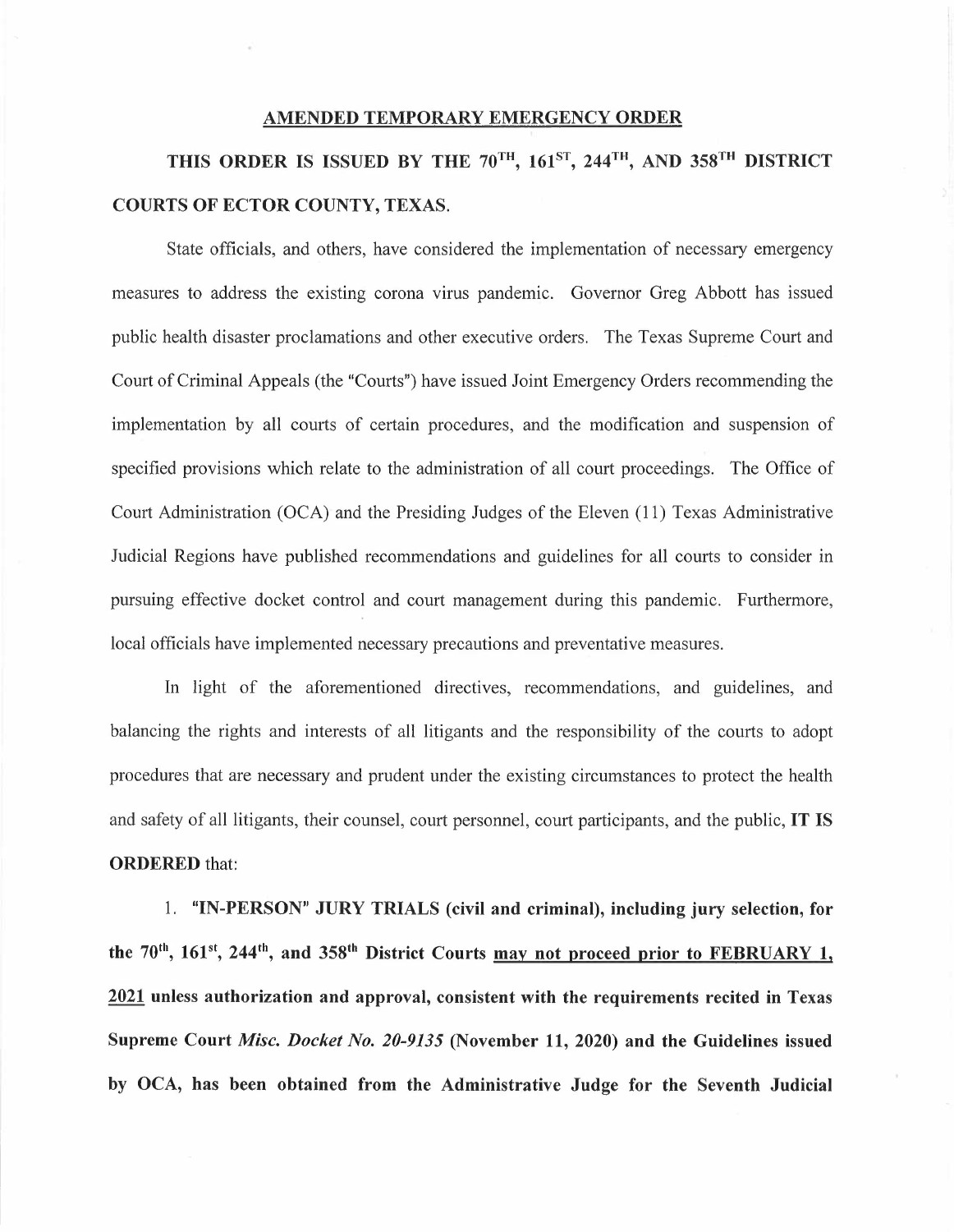**Region, the local administrative district judge for Ector County, Texas, and appropriate local health officials. Furthermore, a jury trial plan for each anticipated "in-person" jury trial must be prepared, in consultation with the judges of the district courts and statutory county courts of Ector County, Texas, and thereafter approved by the Administrative Judge for the Seventh Judicial Region and the local administrative district judge for Ector County, Texas, before any such "in-person" jury trial may proceed. Any jury trial plan submitted for approval must be consistent with the Guidelines and requirements issued by the Texas Supreme Court and OCA, after all objections have been considered. Courts that proceed with approved "in-person" jury trials shall ensure that there is compliance with all necessary and required health and safety regulations and precautions.** 

2. Plea conference and pre-trial settings in the  $70<sup>th</sup>$ ,  $161<sup>st</sup>$ ,  $244<sup>th</sup>$ , and  $358<sup>th</sup>$  District Courts shall proceed at the discretion of the presiding court.

3. Unless otherwise notified by the presiding court, effective June 1, 2020, *"in-person*  proceedings " for "ESSENTIAL" and "NON-ESSENTIAL" matters scheduled in the 70<sup>th</sup>, 161<sup>st</sup>, 244<sup>th</sup>, and 358<sup>th</sup> District Courts, with the exception of "IN-PERSON" JURY TRIAL **SETTINGS,** shall proceed in compliance with the directives, guidelines, and requirements of the **COVID-19 OPERATING PLAN FOR THE ECTOR COUNTY JUDICIARY. "ESSENTIAL"** and **"NON-ESSENTIAL"** matters are defined in the Courts' Emergency Orders, and the directives, recommendations, and Guidelines issued by OCA.

4. Scheduled *"in-person "proceedings* shall be restricted to the litigant(s), their counsel, other necessary participants, and the public, of which a cumulative "gathering" of persons for such proceeding, either in the courtroom or any other area of the courthouse, shall not exceed or be contrary to the maximum group size as designated by local, state, national, and judicial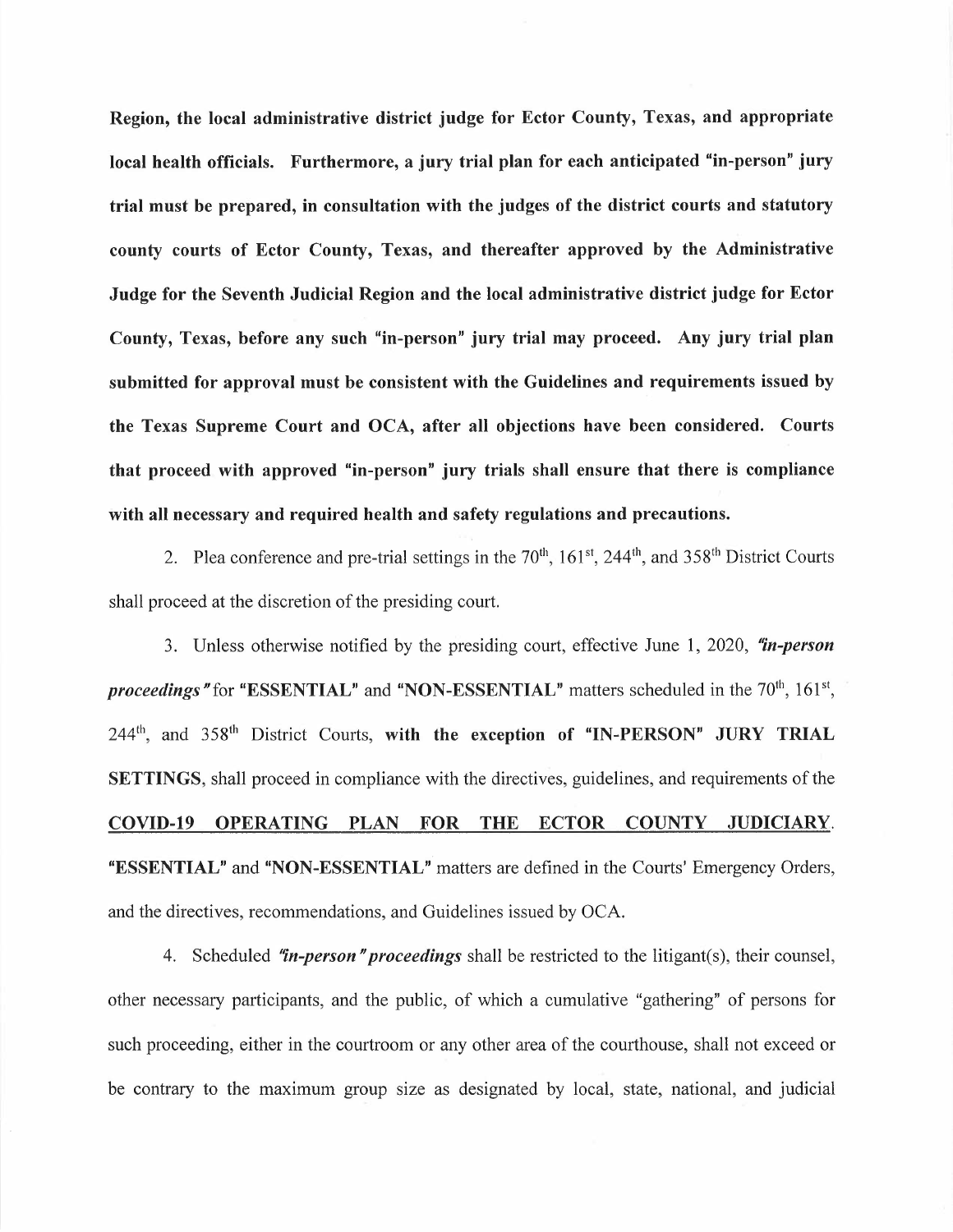directives, whichever is most restrictive. For "in-person" proceedings, it is recommended that *all participants (a) wear face coverings, to the extent it is possible to do so, and (b) be separated consistent with the recommended "social distancing" restrictions and other necessary precautions.* Proceedings may also be scheduled in compliance with the non-attendance, alternative means, and participation requirements and limitations recited in this Order, the Courts' Joint Emergency Orders, and the guidelines, directives, and recommendations issued by OCA, the Texas Supreme Court, and the Presiding Judges of the Administrative Judicial Regions.

5. **"In-person" proceedings** for "ESSENTIAL" matters may occur contrary to the applicable maximum group size limitation if the law requires the presence of a group size that would exceed this limitation, such as for gand jury proceedings and deliberations.

6. Counsel for any litigant appearing in the  $70<sup>th</sup>$ ,  $161<sup>st</sup>$ ,  $244<sup>th</sup>$ , or  $358<sup>th</sup>$  District Courts shall inquire and thereafter **immediately advise the presiding court** should it become known, or suspected, that any litigant, their counsel, or any necessary participant to a scheduled court proceeding has, or is believed to have: (a) contracted, tested positive for, or been in known close contact with any person who is confirmed to have contracted or tested positive for COVID-19; (b) recently traveled to any area where the presence of COVID-19 has been diagnosed, confirmed, and reported; and (c) elevated fever or temperature, persistent coughing or sneezing, shortness of breath or difficulty breathing, chills, repeated shaking with chills, muscle pain, headache, sore throat, loss of taste or smell, diarrhea, or other flu-like symptoms. If these circumstances or symptoms exist, such person or persons will not be permitted to enter the courthouse or any courtroom.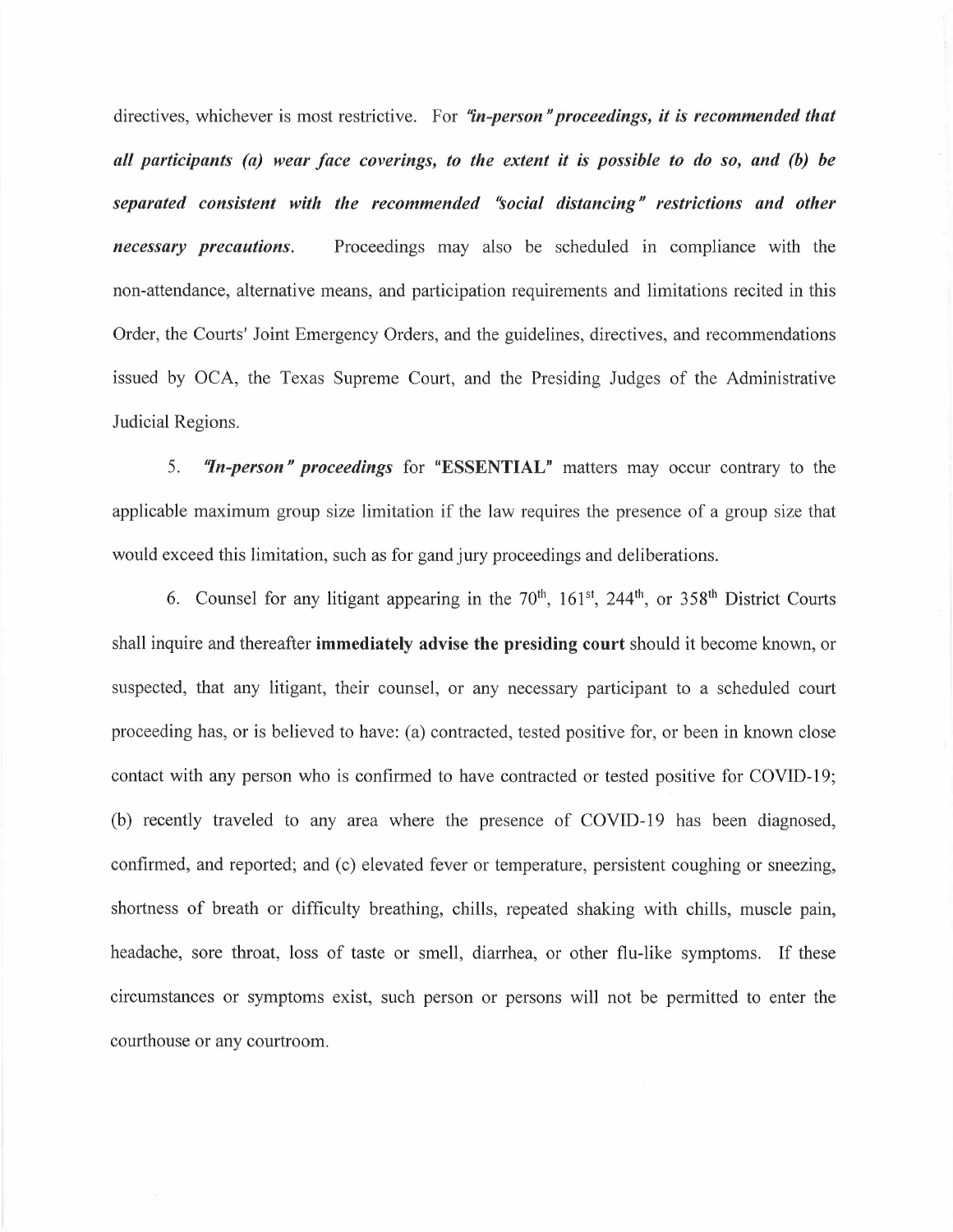7. Recognizing that the facilities, means of technology, and other accommodations where these courts are situated are archaic and less than ideal, to extent it is possible, feasible, authorized by the county's IT Department, and can be successfully implemented, these courts will use reasonable efforts to preside over **"ESSENTIAL"** and **"NON-ESSENTIAL"** matters by utilizing remote, alternative means, i.e., videoconferencing, teleconferencing, ZOOM access, Webex access, or other suitable means. If remote, alternative means are utilized by any court under such circumstances, the litigant(s), their counsel, any necessary participant to be involved in said proceeding, or the public, may elect to participate remotely, i.e., videoconferencing, teleconferencing, ZOOM access, Webex access, or by other suitable means. Remote, alternative means will not be utilized by any court if the litigant(s), their counsel, or any necessary participant to such proceeding cannot successfully participate for reasons beyond the court's control.

8. The courts may travel and engage in activities that are reasonably necessary to conduct court proceedings as permitted for **"ESSENTIAL"** matters. As such, the courts may conduct scheduled proceedings in a location away from Ector County. Reasonable notice and access to the litigants, their counsel, necessary participants, and the public will be provided if circumstances justify the need for such action.

9. With reference to the court settings identified in this Order, and the appearance of litigants, their counsel, or other necessary participants to any such scheduled proceeding, counsel of record shall immediately contact the courts with any questions or concerns.

10. All litigants, their counsel, and other participants who are to be involved in a proceeding that is scheduled pursuant to this Order, shall comply with the provisions and directives of this Order, the Courts' Joint Emergency Orders, any subsequent Court Orders, the